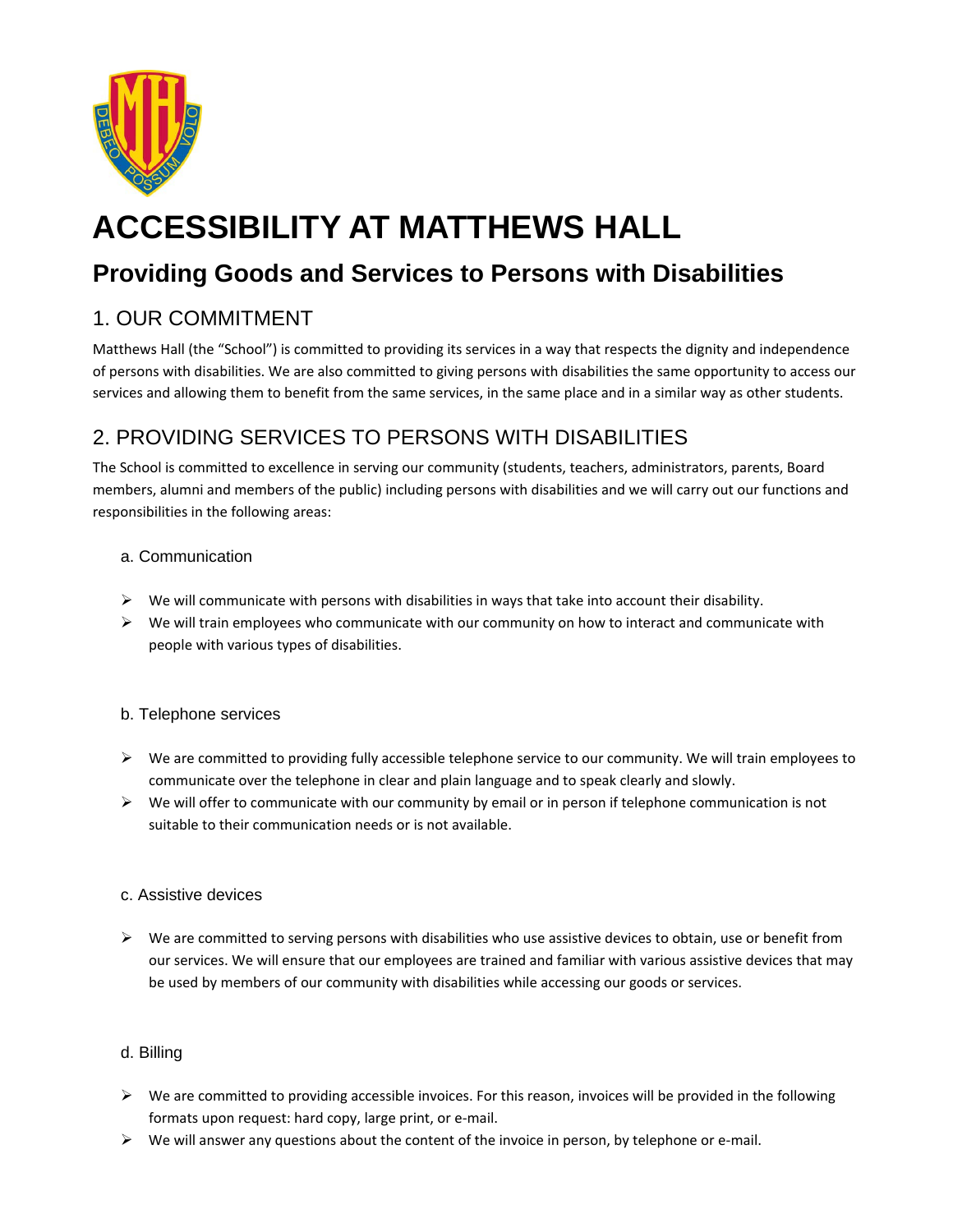### 3. USE OF SERVICE ANIMALS AND SUPPORT PERSONS

We are committed to welcoming persons with disabilities who are accompanied by a service animal on the parts of our premises that are open to the public and other third parties. We will also ensure that all employees, volunteers and others dealing with the public are properly trained in how to interact with persons with disabilities who are accompanied by a service animal.

We are committed to welcoming persons with disabilities who are accompanied by a support person. Any person with a disability who is accompanied by a support person will be allowed to enter the School's premises with his or her support person. At no time will a person with a disability who is accompanied by a support person be prevented from having access to his or her support person while on our premises.

### 4. NOTICE OF TEMPORARY DISRUPTION

The School will provide notice in the event of a planned or unexpected disruption in the facilities or services usually used by persons with disabilities. This notice will include information about the reason for the disruption, the anticipated duration, and a description of alternative facilities or services, if available.

The notice will be placed at public entrances and at reception on our premises.

### 5. TRAINING FOR STAFF

The School will provide training to all employees, volunteers and others who deal with the public or other third parties on their behalf, and all those who are involved in the development and approvals of customer service policies, practices and procedures.

Training will include the following:

- The purposes of the Accessibility for Ontarians with Disabilities Act (AODA), 2005 and the requirements of the customer service standard
- $\triangleright$  How to interact and communicate with people with various types of disabilities
- $\triangleright$  How to interact with persons with disabilities who use an assistive device or require the assistance of a service animal or a support person
- $\triangleright$  What to do if a person with a disability is having difficulty in accessing the School's goods and services
- $\triangleright$  The School's policies, practices and procedures relating to the customer service standard.

Staff will also be trained on an ongoing basis when changes are made to these policies, practices and procedures.

### 6. FEEDBACK PROCESS

The ultimate goal of the School is to meet and surpass expectations while serving our community with disabilities. Comments on our services regarding how well those expectations are being met are welcome and appreciated.

Feedback regarding the way the School provides goods and services to persons with disabilities can be made by e-mail, verbally or formal feedback process. All feedback will be directed to the School's administration (see below). People providing feedback can expect to hear back within 5 business days.

### 7. MODIFICATIONS TO THIS OR OTHER POLICIES

We are committed to developing customer service policies that respect and promote the dignity and independence of persons with disabilities. Therefore, no changes will be made to this policy before considering the impact on persons with disabilities.